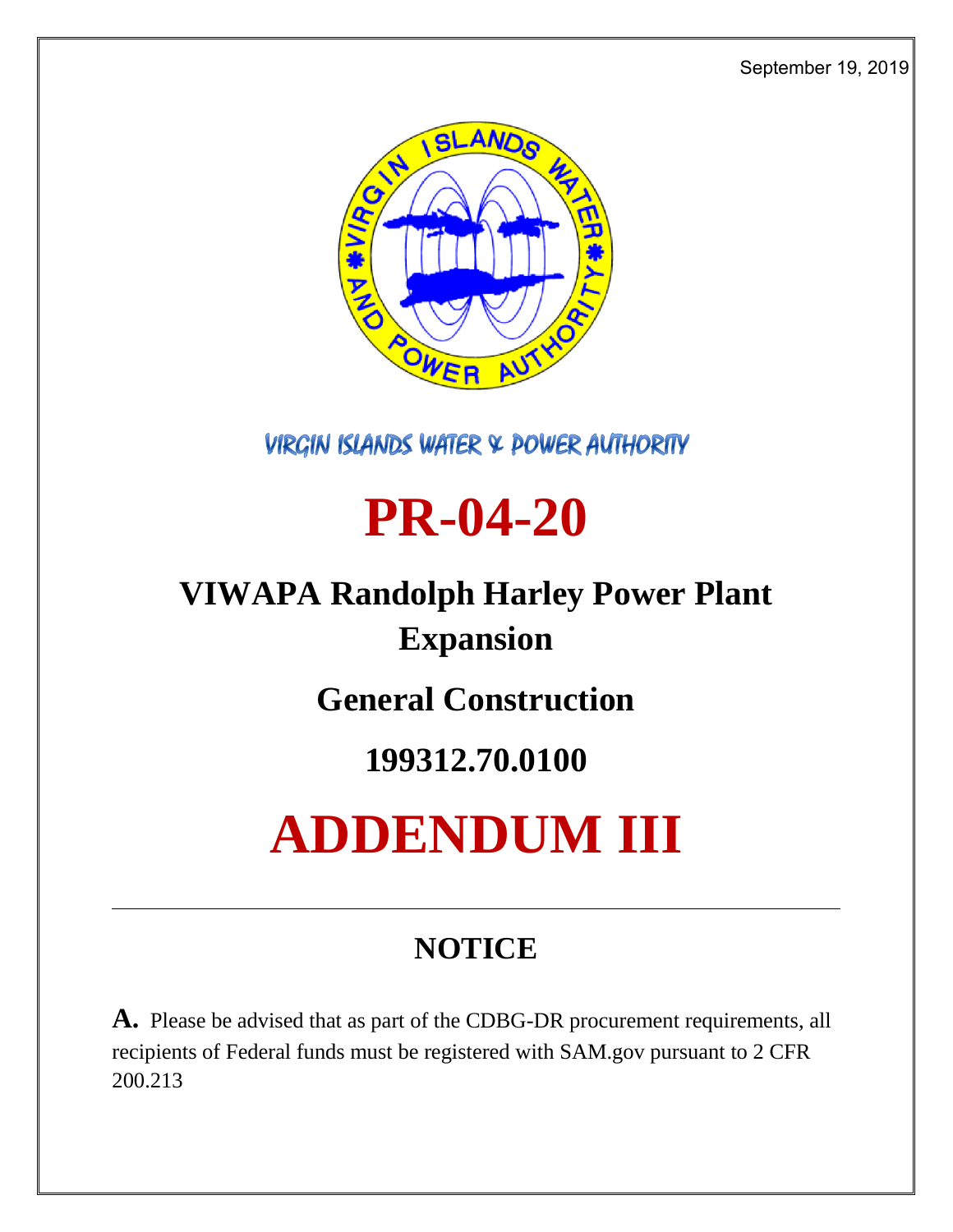§ 200.213 Suspension and debarment. Non-federal entities are subject to the nonprocurement debarment and suspension regulations implementing Executive Orders 12549 and 12689, 2 CFR part 180. These regulations restrict awards, subawards, and contracts with certain parties that are debarred, suspended, or otherwise excluded from or ineligible for participation in Federal assistance programs or activities.

and

#### 2 CFR 180.125.

§ 180.125 - What is the purpose of the non-procurement debarment and suspension system?

- (a) To protect the public interest, the Federal Government ensures the integrity of Federal programs by conducting business only with responsible persons.
- (b) A Federal agency uses the non-procurement debarment and suspension system to exclude from Federal programs persons who are not presently responsible.
- (c) An exclusion is a serious action that a Federal agency may take only to protect the public interest. A Federal agency may not exclude a person or commodity for the purposes of punishment.
- **B.** Attached is a copy of the sign in sheet for attendees of the mandatory pre-bid meeting.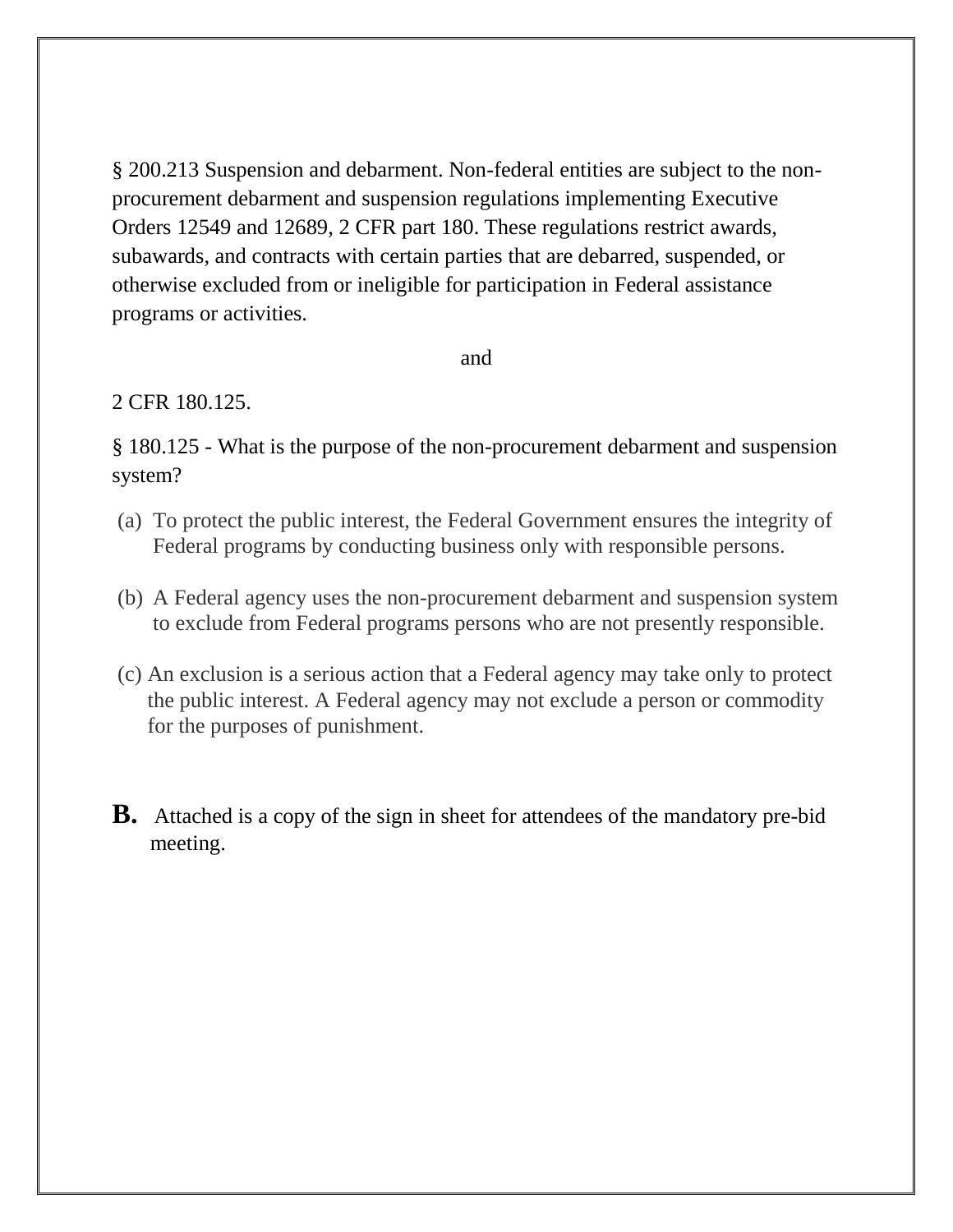PAROLET LE LE W.A. D.A. P. P. Rodoph Harley Power Extension (Gen. Construction DATE/TIME: PROJECT NO:  $\frac{P}{P_{\text{A}} \cdot Q_{\text{A}} \cdot Q_{\text{A}} \cdot Q_{\text{A}}}$ 9-12-2019

|                       | $\vec{q}$                 | ဖ                                             |                         | œ                              |                          | ⊣                   |                           | o,                 | Ō,                                   |                        | ₽                      |                                    | ω             |                        | N                             |   |                                                                                                                         |                  |               |
|-----------------------|---------------------------|-----------------------------------------------|-------------------------|--------------------------------|--------------------------|---------------------|---------------------------|--------------------|--------------------------------------|------------------------|------------------------|------------------------------------|---------------|------------------------|-------------------------------|---|-------------------------------------------------------------------------------------------------------------------------|------------------|---------------|
| HANIKA CHARLE         | aun<br>$\bar{n}$<br>eonan | conte with Plom                               |                         | Veret Gibrid                   |                          | Webs                | <b>VEA</b><br>THERS       |                    | HMTUYOULON,                          | IRYL                   | Carino<br><b>SULLO</b> | Treenan                            | Franch        | المعدماهذ              | <b>HOMAN</b>                  |   | CAPABL<br>$CM$ 717                                                                                                      | FIRST/LAST NAME  | PLEASE PRINT! |
| a Scharles@vitte for  | meonor<br>Ø               | anihha.gw                                     | Watin.com<br>antlem, ng | derek izebrid                  | the Karane AMA. Gov<br>۵ |                     | @ complan.net<br>スピーナプリスト | Q VORTSILO TOM     | Jylli, Anturoniemi                   | a coppc.<br><b>195</b> | contros. (lamino       | @ CSi-enerqy.com                   | Randy-freeman | <b>SARRAIC BALLY</b>   | <b>Collad C</b>               | ۵ | ر ہوئی او دی ادباہ م                                                                                                    | EMAIL ADDRESS    |               |
| $\prec$<br>ITTA       | 927.054<br>$\mathcal{L}$  | CORVITA                                       |                         | $\overline{\mathsf{z}}$        | $\tilde{\zeta}$          |                     | <b>COMPLAA</b>            | PILLAND            | WARTHSILA                            |                        | KAKI<br>Englowing      | esc, pic                           | Enerald JU    | Softias Sus            | <b>TRAIL COOD</b>             |   | <b>ELEVEA</b><br>CortsT.                                                                                                | COMPANY NAME     |               |
| <b>ORIVELLE THOL.</b> | werner                    | Orsager Recis.                                | verastructure           | 2001 neding t                  | ONSTREAC                 | <b>Could ISSnot</b> | Couplements               | Proposel Muxeure   | Sales                                |                        |                        | beren<br><b>CONEST</b>             | É)            |                        | <b>CACH</b>                   |   | G anglen<br><b>COMPANY BUSINESS</b><br>GILANTIS                                                                         | TYPE OF SERVICE  |               |
| 学<br>Lol Denis        |                           | Book Rough<br>Ą<br>ం<br>115' రాం<br>Denna por |                         | $\overline{2}$<br>177 BSA Lane | 40 ESG4640<br>区人         |                     |                           | Protevel P.O.Box32 | <u>WASHIG FINANOY +358 W 7630893</u> | v<br>Renneega          | messeep                | 5000 Juan<br>$\mathcal{\breve{X}}$ | 40 35 36 9944 | Bure Hera Berlfi 3000y | $\rightarrow$<br><b>SHASS</b> |   | 9010 ESTRIE CULTURE                                                                                                     | MAILING ADDRESS  |               |
| - Ylang 346-777-4452  |                           | 25h<br>$510 - 777$                            | 4829                    | 340.344.                       | 118.522.522              |                     | 281)957-577               |                    |                                      |                        | 12 46-6260             | ことつ 29441                          | 7876640487    |                        | $+2436775677$                 |   | $-945$<br>TELEFACSIMILE<br>$\frac{1}{\sigma} - \frac{1}{\gamma}$ $\frac{3}{\beta} - \frac{1}{\gamma}$ $\frac{1}{\beta}$ | <b>TELEPHONE</b> |               |